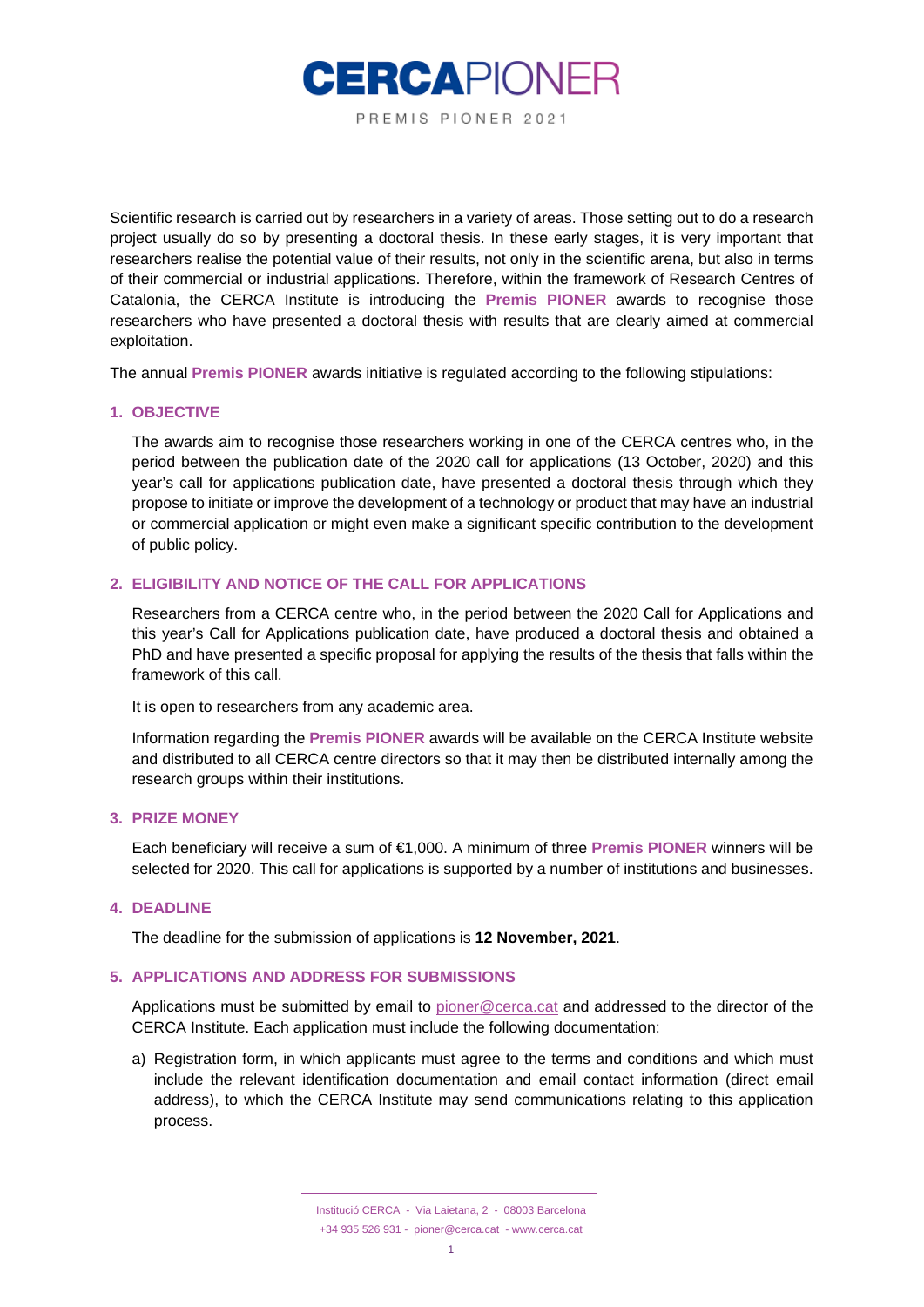

- b) Executive summary of the thesis.
- c) Certification from the relevant CERCA centre director indicating the date of the thesis presentation and the name of the thesis director, who must be a member of the CERCA centre.
- d) A PDF file attachment containing the full doctoral thesis.
- e) A proposal for the application of the results obtained, focusing on the relevant industrial or commercial interests or potential for influencing the development of public policy (maximum 5 pages).
- f) If applicable, letters of interest from companies or government bodies that have followed the project.

### **6. EVALUATION AND SELECTION**

An expert committee will evaluate the applications submitted, assessing the contribution of each thesis with regard to the objective of the competition, and present a proposal on the distribution of the awards to the director of the CERCA Institute. The names of the experts will be announced when the awards are presented.

The evaluation criteria for applications are:

- a. Originality (30%)
- b. Viability (30%)
- c. Expected impact (30%)
- d. Estimated time until application (10%)

The director of the CERCA Institute will make a final decision as to the winners of the **Premis PIONER** awards, which will be announced on the CERCA website and communicated directly to all applicants by email before 31 December, 2020.

#### **7. AWARDS CEREMONY**

A prize-giving ceremony will be held to present the **Premis PIONER** awards to the winners, attended by all the companies and institutions involved in this competition. Exceptionally, this event could have a virtual format, as recommended by authorities due to the COVID-19 pandemic.

#### **8. CONFIDENTIALITY**

I-CERCA guarantees confidentiality with respect to the information provided by the participants, with the exception of information of a general nature related to the projects presented and their participants, which may be published in the public domain at any time and by any means.

#### **9. PERSONAL DATA PROTECTION**

The personal data that is provided within the framework of this call for applications, as well as the updates of said data, will be processed by the CERCA Institute under the provisions of Regulation (EU) 2016/679, of 27 April 2016 (GDPR), and Organic Law 3/2018, of 5 December (LOPDGDD).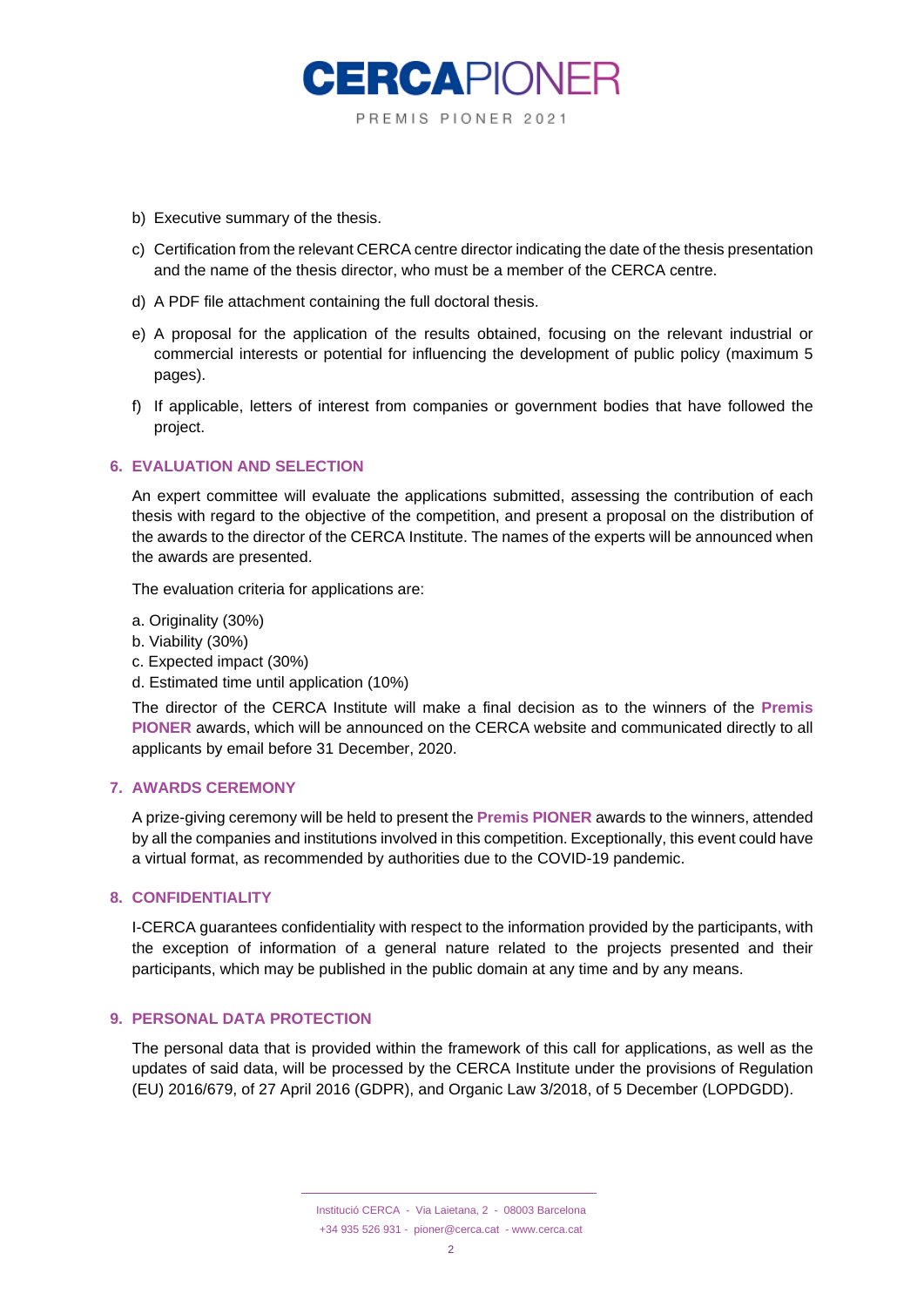

The CERCA Institute will process the personal data provided by participants for the purposes of managing their application to take part in the **Premis PIONER** awards and to provide information and send communications, including electronically and/or telematically, concerning updates regarding this or future calls for applications promoted by the CERCA Institute in the field of research.

The legal grounds for processing the data are compliance with a legal obligation and the exercise of public powers conferred on Institució CERCA in regard to management of the call and the consent of the interested parties in reference to the sending of electronic communications. The interested party may withdraw such consent at any time.

This data will be kept for the time strictly necessary to achieve the aforementioned purpose, respecting in any event that established in the terms and conditions of the call for applications and the applicable archiving regulations. The CERCA Institute hereby certifies that it has taken the technical and organisational measures contemplated in Regulation (EU) 2016/679 to ensure the security and integrity of the personal data on file and to prevent unauthorised alteration, loss, processing or access.

The CERCA Institute may communicate the personal data of applicants to the Ministry of Business and Knowledge so that it may exercise its power of control over the management of the Institute, as an organisation attached to said ministry; The CERCA Institute may publicise the projects presented and the winners on the basis of the public interest and the exercise of the public powers conferred on it.

The CERCA Institute advises participants that they may exercise their rights of access to and rectification and erasure of data at all times, in the terms established by current legislation, request restriction or oppose the processing of their data, as well as request data portability, by writing to Via Laietana, 2, 08003 Barcelona, or by emailing **dpd@cerca.cat**, stating clearly the right they wish to exercise. In the case of non-conformity with the data processing, they also have the right to submit a complaint before the Catalan Data Protection Authority (apdcat.gencat.cat).

### **10.IMAGE AND AUDIO RIGHTS**

By accepting these terms and conditions, participants irrevocably and freely authorise the CERCA Institute to reproduce, use and display their name and image for the purposes of publicising them in the public domain without the right to any corresponding remuneration.

Participants grant the CERCA Institute the usage rights for images, sound bites, audio and video material, as well as the names and general descriptions of the projects presented, across any medium or format, exclusively for purposes of promotional, publicity and development activities related to the **Premis PIONER** awards.

This rights transfer is not subject to any kind of geographical or temporal restriction or financial obligation.